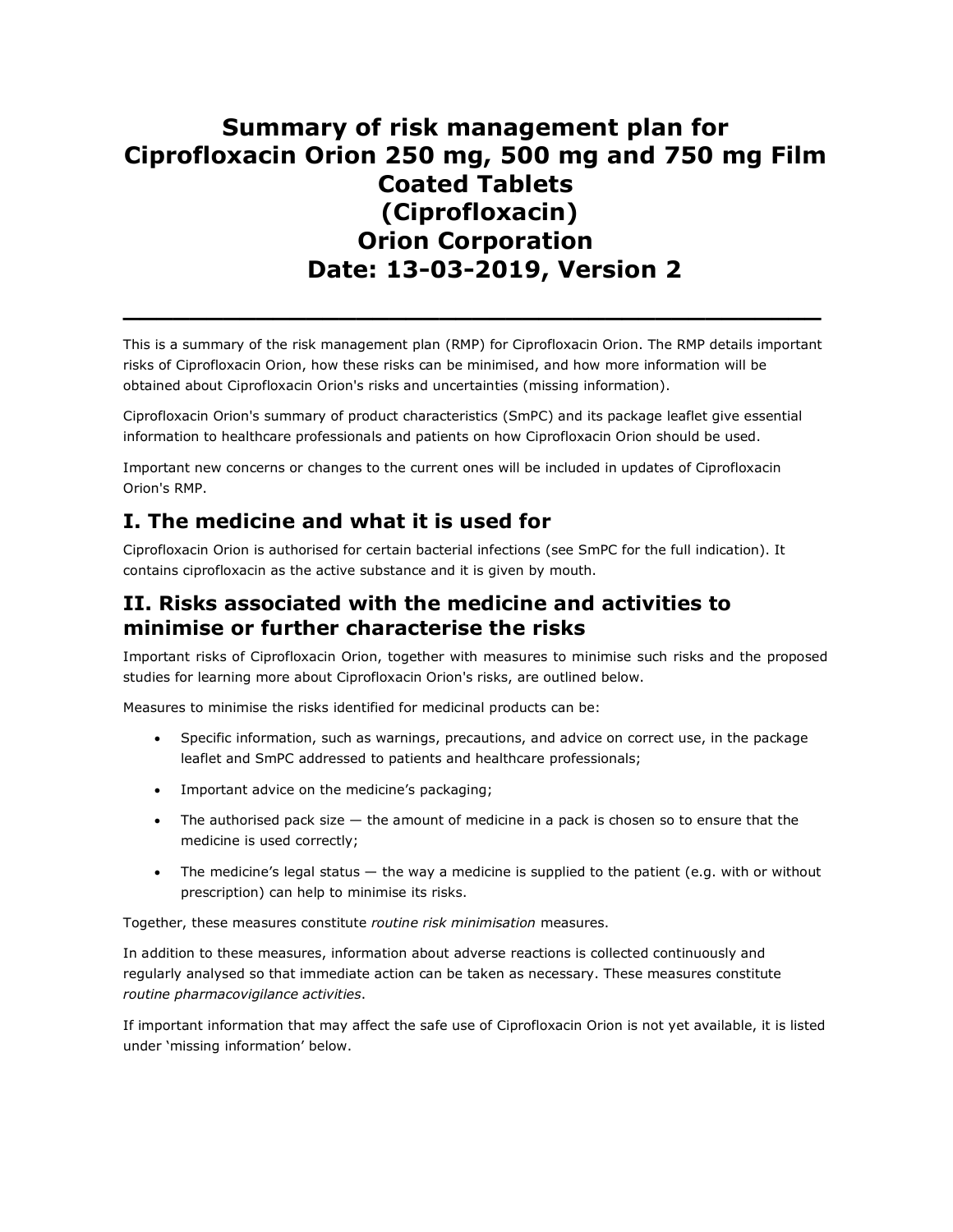#### II.A List of important risks and missing information

Important risks of Ciprofloxacin Orion are risks that need special risk management activities to further investigate or minimise the risk, so that the medicinal product can be safely taken. Important risks can be regarded as identified or potential. Identified risks are concerns for which there is sufficient proof of a link with the use of ciprofloxacin. Potential risks are concerns for which an association with the use of this medicine is possible based on available data, but this association has not been established yet and needs further evaluation. Missing information refers to information on the safety of the medicinal product that is currently missing and needs to be collected (e.g. on the long-term use of the medicine);

| List of important risks and missing information |                                                                                       |
|-------------------------------------------------|---------------------------------------------------------------------------------------|
| Important identified risks                      | Disabling and potentially long-lasting side effects<br>Aortic aneurysm and dissection |
| Important potential risks                       | None identified                                                                       |
| Missing information                             | None identified                                                                       |

#### II.B Summary of important risks

The safety information in the proposed Product Information is aligned to the reference medicinal product.

| Important identified risk: Disabling and potentially long-lasting side effects |                                                                                                                                                                                                                                                                                                                                                                                            |  |
|--------------------------------------------------------------------------------|--------------------------------------------------------------------------------------------------------------------------------------------------------------------------------------------------------------------------------------------------------------------------------------------------------------------------------------------------------------------------------------------|--|
| Evidence for linking the risk to<br>the medicine                               | Post-marketing spontaneous and literature data together with non-<br>clinical and clinical information related to the possible underlying<br>mechanisms of long-lasting, disabling and potentially permanent<br>adverse drug reactions (ADRs) provide evidence to support causal<br>relationship between the fluoroquinolones and potentially disabling<br>ADR.                            |  |
| Risk factors and risk groups                                                   | Very rare cases of prolonged (continuing months or years),<br>disabling and potentially irreversible serious adverse drug reactions<br>affecting different, sometimes multiple, body systems<br>(musculoskeletal, nervous, psychiatric and senses) have been<br>reported in patients receiving quinolones and fluoroquinolones<br>irrespective of their age and pre-existing risk factors. |  |
|                                                                                | The risk of tendinitis and tendon rupture is increased in older<br>patients, patients with renal impairment, patients with solid organ<br>transplants, and those treated concurrently with corticosteroids.                                                                                                                                                                                |  |
| Risk minimisation measures                                                     | Routine risk minimisation measures:                                                                                                                                                                                                                                                                                                                                                        |  |
|                                                                                | Information given in SmPC sections 4.4 and 4.8 and PL sections 2<br>and $4.$                                                                                                                                                                                                                                                                                                               |  |
|                                                                                | Additional risk minimisation measures:                                                                                                                                                                                                                                                                                                                                                     |  |
|                                                                                | Direct Healthcare Professional Communication letter to increase the<br>awareness on the risk of long-term, persistent, potentially<br>irreversible adverse drug reactions and the associated changes to<br>the product information.                                                                                                                                                        |  |